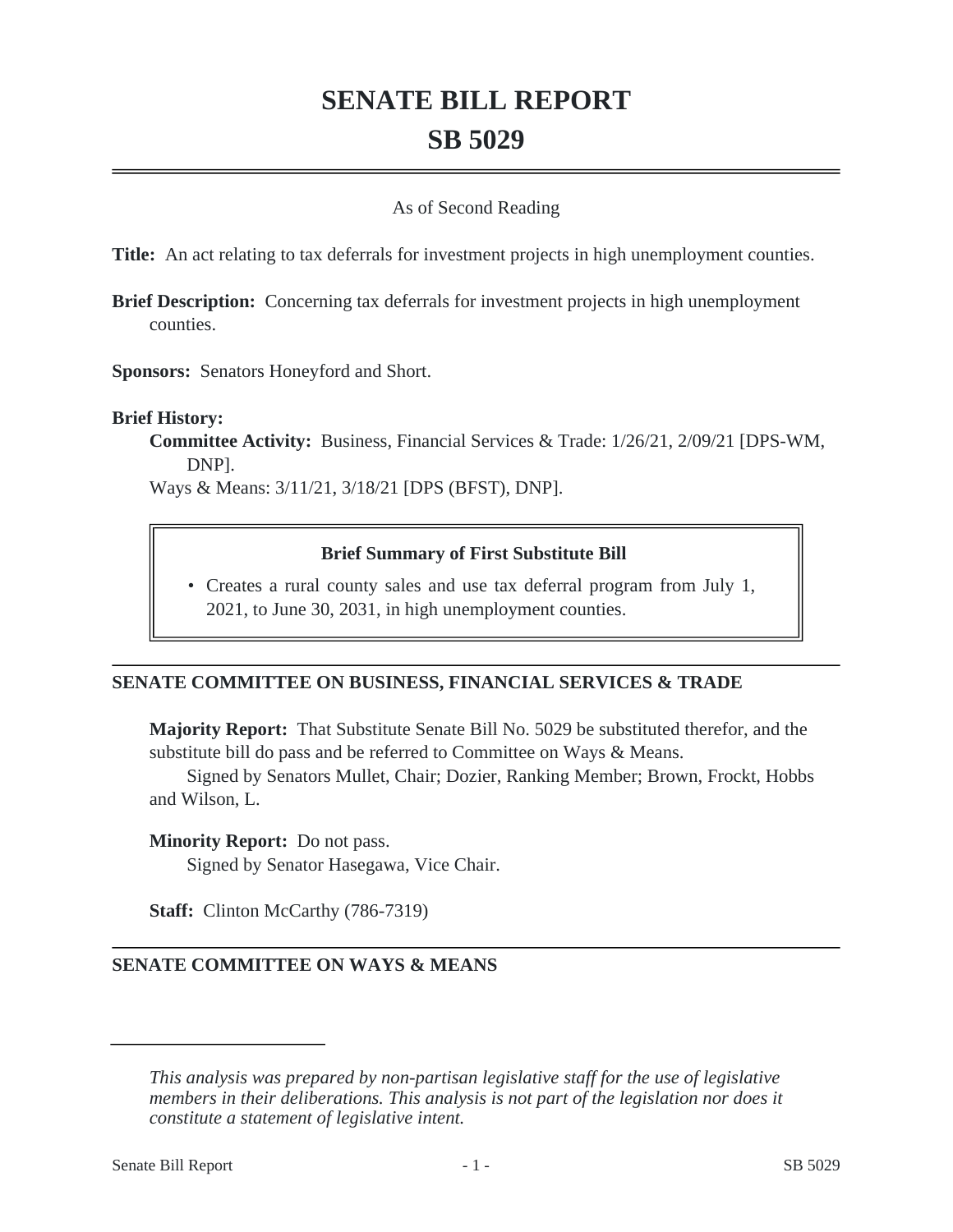**Majority Report:** That Substitute Senate Bill No. 5029 as recommended by Committee on Business, Financial Services & Trade be substituted therefor, and the substitute bill do pass.

Signed by Senators Rolfes, Chair; Frockt, Vice Chair, Capital; Robinson, Vice Chair, Operating & Revenue; Wilson, L., Ranking Member; Brown, Assistant Ranking Member, Operating; Honeyford, Assistant Ranking Member, Capital; Schoesler, Assistant Ranking Member, Capital; Braun, Carlyle, Conway, Darneille, Dhingra, Gildon, Hunt, Keiser, Liias, Mullet, Muzzall, Pedersen, Rivers, Van De Wege, Wagoner, Warnick and Wellman.

# **Minority Report:** Do not pass.

Signed by Senator Hasegawa.

**Staff:** Jeffrey Mitchell (786-7438)

**Background:** The retail sales tax applies to the selling price of tangible personal property and of certain services purchased at retail. Sales tax is paid by the purchaser and collected by the seller. The use tax is imposed on items used in the state that were not subject to the retail sales tax and includes purchases made in other states and from sellers who do not collect Washington sales tax.

In 2010, the Legislature extended the rural county sales and use tax deferral program from July 1, 2010, to July 1, 2020. Counties with an unemployment rate which is at least 20 percent above the state average for three years and Community Empowerment Zones (CEZs) were made eligible under the program. For the purpose of hiring in CEZs, residents include people living within a county in which the zone is located.

The Department of Revenue (DOR) was directed to establish a list of qualifying counties by July 1, 2010, and update the list every two years based on Employment Security Department data.

The definition of manufacturing was retroactively clarified to include computer programming and other related services only if the service provides a new, different, or useful substance or article of tangible personal property for sale. Computer programming and other computer related services are eliminated from the definition of manufacturing beginning July 1, 2010.

Tax deferrals remained in place for up to two years during periods of temporary shutdowns in counties with a population of less than 20,000 people. To qualify for relief from paying deferred taxes during a temporary shutdown, the remaining labor force must be greater than 10 percent of the recipient's labor force at the time the deferral was approved by DOR. If the number of employment positions falls below the 10 percent threshold during the two year period, the amount of deferred taxes outstanding is due immediately. Recipients seeking relief from paying deferred taxes must apply to and be approved by DOR. A recipient is entitled to this relief only once.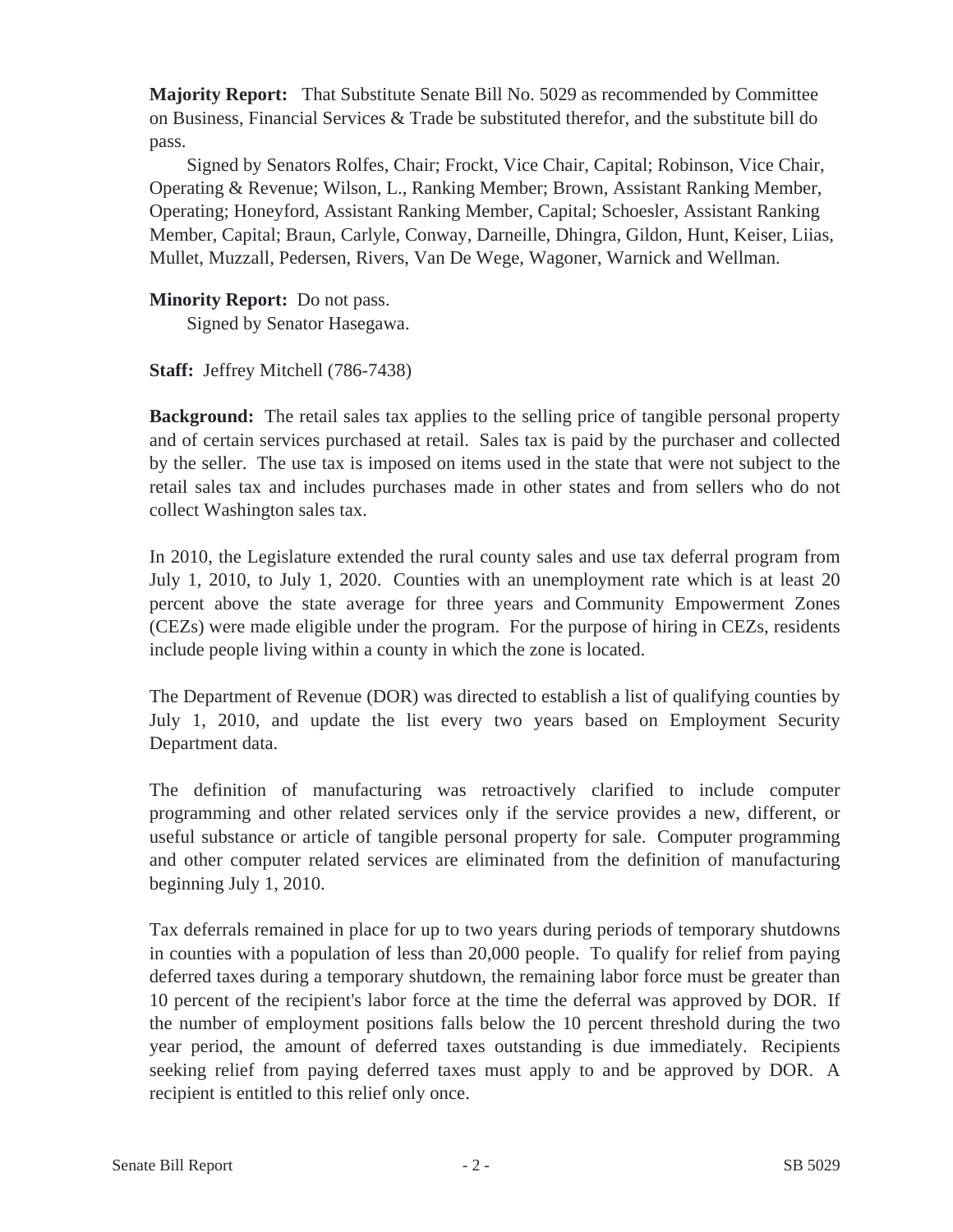The rural county sales and use tax deferral program expired on July 1, 2020.

**Summary of Bill:** The rural county sales and use tax deferral program is created for a period from July 1, 2021, to June 30, 2031. Counties with an unemployment rate which is at least 20 percent above the state average for three years and community empowerment zones (CEZ) are eligible under the program. For the purpose of hiring in CEZs, residents include people living within a county in which the zone is located. The amount of state and local sales and use taxes eligible for deferral is limited to \$400,000 per eligible investment project per person.

Applying for a Tax Deferral. DOR is directed to issue a sales and use tax deferral certificate for state and local sales and use taxes on each eligible investment project. DOR has the authority to develop the application. Applications to defer must be made before the initiation of construction, and DOR must rule on the application within 60 days. DOR may not accept applications for deferral after June 30, 2031.

Revocation of a Tax Deferral from a Recipient. Recipients for a deferral certificate must begin meaningful construction on an eligible investment project within two years of receiving a deferral certificate, unless there was a delay due to circumstances unrelated to funding beyond the applicant's control. If meaningful construction does not begin within two years of receiving a deferral certificate, the deferral certificate that has been issued is invalid and taxes deferred are due immediately.

If the investment project is not operationally complete within five years from the issuance of the tax deferral certificate, or DOR finds an investment project is used for purposes other than a qualified manufacturing or research and development operation, a portion of the taxes is immediately due according to a schedule. If the economic benefits of the deferral are passed to a lessee, the lessee is responsible for payment to the extent the lessee has received the benefit. DOR must assess interest at the rate provided for delinquent taxes, but not penalties, retroactively to the date of deferral for a recipient who must repay deferred taxes.

Changes in Definitions. The definition of manufacturing under the program is more narrowly defined to include only activities performed by research and development laboratories and commercial testing laboratories. Computer programing and other related activities are removed from the definition. The term "meaningful construction" means an active construction site where tangible signs of construction are taking place that show a progression in the construction process at the location designated by the taxpayer in the application for deferral.

Qualified Counties. DOR, with the assistance of the Employment Security Department, must establish a list of qualifying counties effective July 1, 2021, and update the list every two years on July 1st.